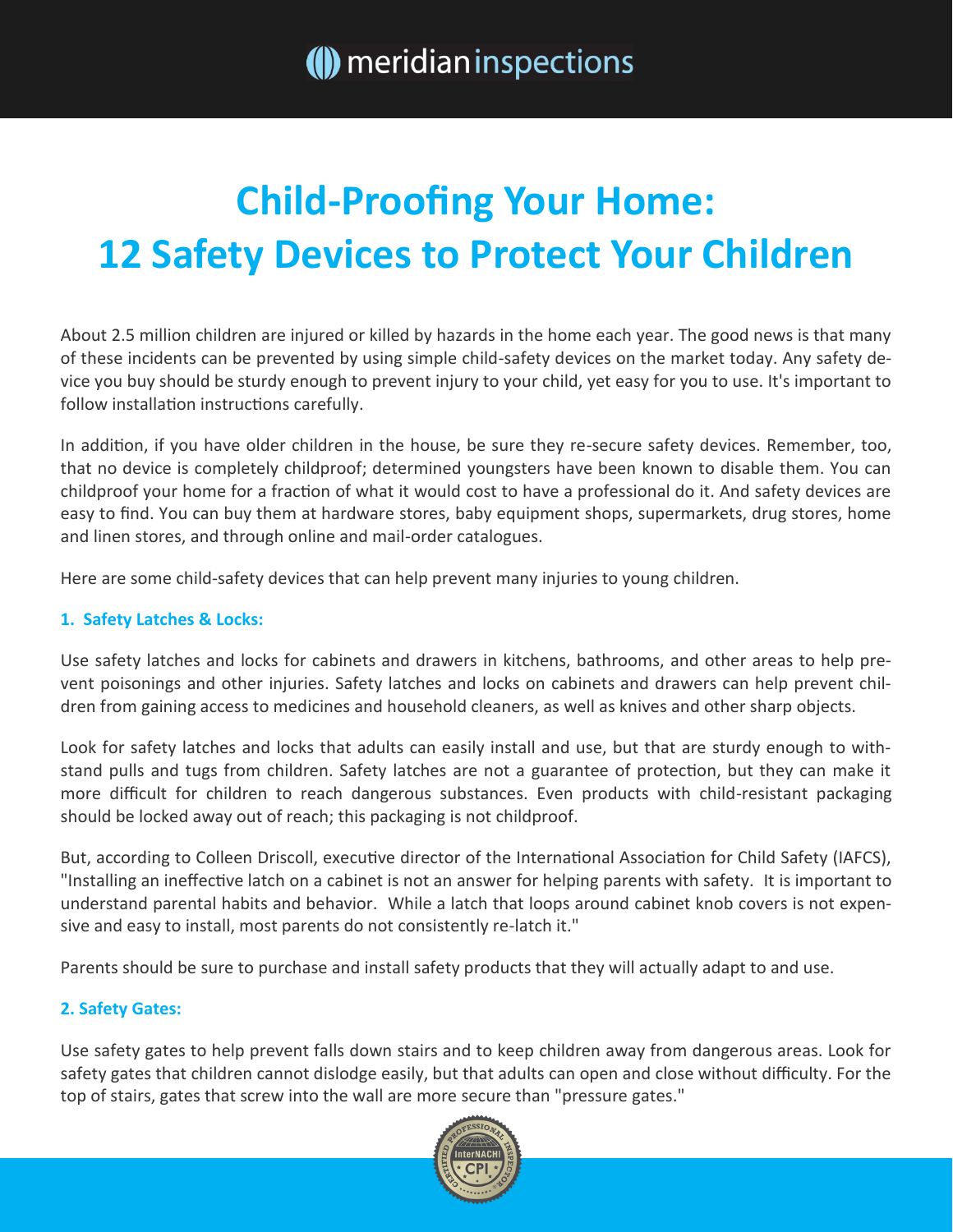New safety gates that meet safety standards display a certification seal from the Juvenile Products Manufacturers Association (JPMA). If you have an older safety gate, be sure it doesn't have "V" shapes that are large enough for a child's head and neck to fit into.

#### **3. Door Locks:**

Use door locks to help prevent children from entering rooms and other areas with possible dangers, including swimming pools.

To prevent access to swimming pools, door locks on safety gates should be placed high, out of reach of young children. Locks should be used in addition to fences and alarms. Sliding glass doors with locks that must be re -secured after each use are often not an effective barrier to pool access.

Door knob covers, while inexpensive and recommended by some, are generally not effective for children who are tall enough to reach the doorknob; a child's ingenuity and persistence can usually trump the cover's effectiveness.

### **4. Anti-Scald Devices:**

Use anti-scald devices for faucets and shower heads, and set your water heater temperature to 120° F to help prevent burns from hot water. A plumber may need to install these.

#### **5. Smoke Detectors:**

Use smoke detectors on every level of your home and near bedrooms to alert you to fires. Smoke detectors are essential safety devices for protection against fire deaths and injuries. Check smoke detectors once a month to make sure they're working. If detectors are battery-operated, change batteries at least once a year, or consider using 10-year batteries.

#### **6. Window Guards & Netting:**

Use window guards and safety netting to help prevent falls from windows, balconies, decks and landings. Window guards and safety netting for balconies and decks can help prevent serious falls. Check these safety devices frequently to make sure they are secure and properly installed and maintained. There should be no more than 4 inches between the bars of the window guard. If you have window guards, be sure at least one window in each room can be easily used for escape in a fire. Window screens are not effective for preventing children from falling out of windows.

### **7. Corner & Edge Bumpers:**

Use corner and edge bumpers to help prevent injuries from falls against sharp edges of furniture and fireplaces. Corner and edge bumpers can be used with furniture and fireplace hearths to help prevent injuries from falls, and to soften falls against sharp and rough edges.

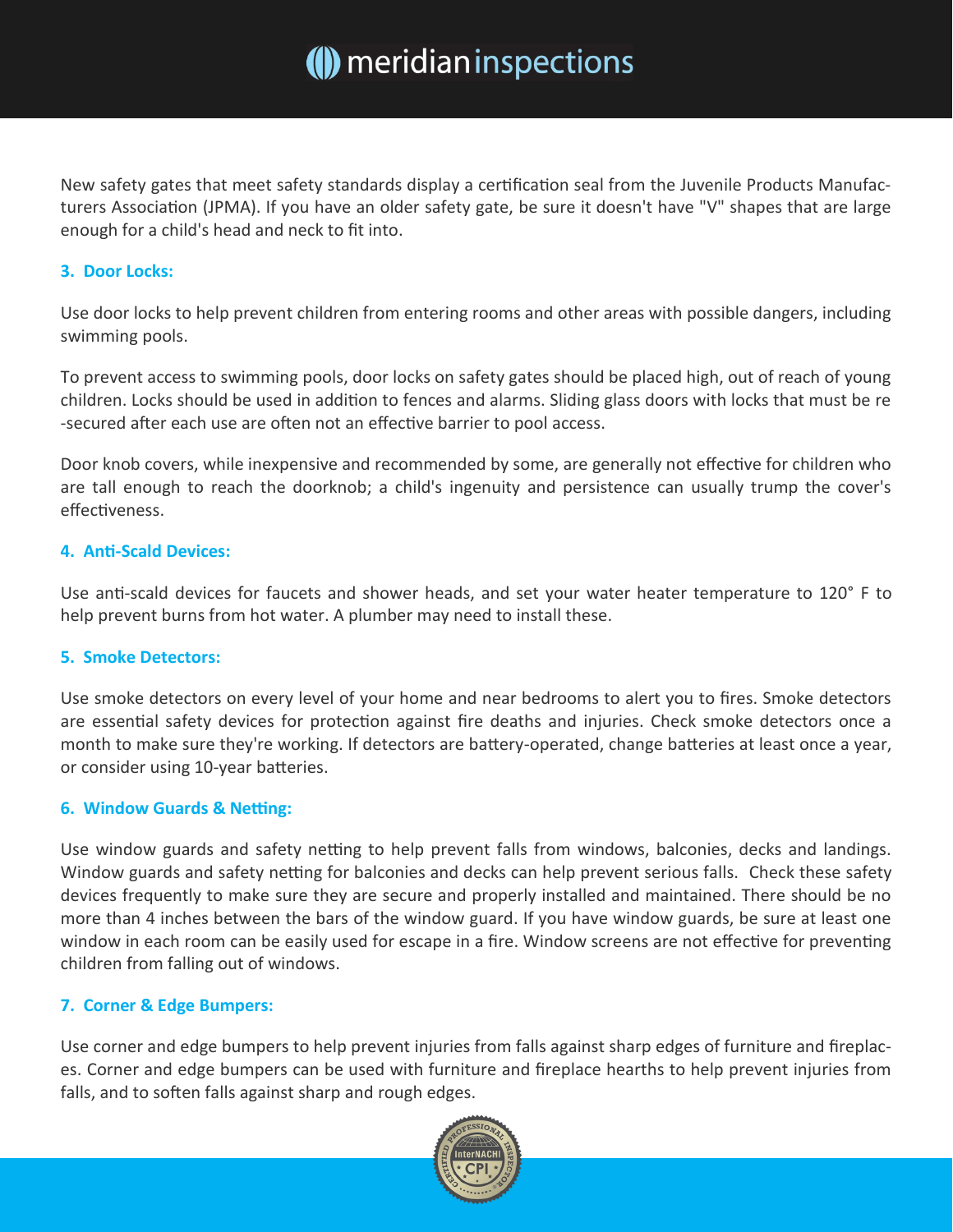Be sure to look for bumpers that stay securely on furniture and hearth edges.

#### **8. Electrical Outlet Covers:**

Use receptacle or outlet covers and plates to help prevent children from electrical shock and possible electrocution. Be sure the outlet protectors cannot be easily removed by children and are large enough so that children cannot choke on them.

#### **9. Carbon Monoxide Detectors:**

Use a carbon monoxide (CO) detector outside bedrooms to help prevent CO poisoning. Consumers should install CO detectors near sleeping areas in their homes. Households that should use CO detectors include those with gas or oil heat or with attached garages.

#### **10. Cut Window Bind Cords:**

Cut window blind cords to help prevent children from strangling in blind-cord loops. Window blind cord safety tassels on miniblinds and tension devices on vertical blinds and drapery cords can help prevent deaths and injuries from strangulation in the loops of cords. Inner cord stops can help prevent strangulation in the inner cords of window blinds.

However, the IAFCS's Ms. Driscoll states, "Cordless is best. Although not all families are able to replace all products, it is important that parents understand that any corded blind or window treatment can still be a hazard. Unfortunately, children are still becoming entrapped in dangerous blind cords despite advances in safety in recent years."

For older miniblinds, cut the cord loop, remove the buckle, and put safety tassels on each cord. Be sure that older vertical blinds and drapery cords have tension or tie-down devices to hold the cords tight. When buying new miniblinds, vertical blinds and draperies, ask for safety features to prevent child strangulation.

#### **11. Door Holders & Stops:**

Use door stops and door holders to help prevent injuries to fingers and hands. Door stops and door holders on doors and door hinges can help prevent small fingers and hands from being pinched or crushed in doors and door hinges.

Be sure any safety device for doors is easy to use and is not likely to break into small parts, which could be a choking hazard for young children.

#### **12. Use a Cell Phone:**

Use a cell or cordless phone to make it easier to continuously watch young children, especially when they're in bathtubs, swimming pools, or other potentially dangerous areas. Cordless phones help you watch your